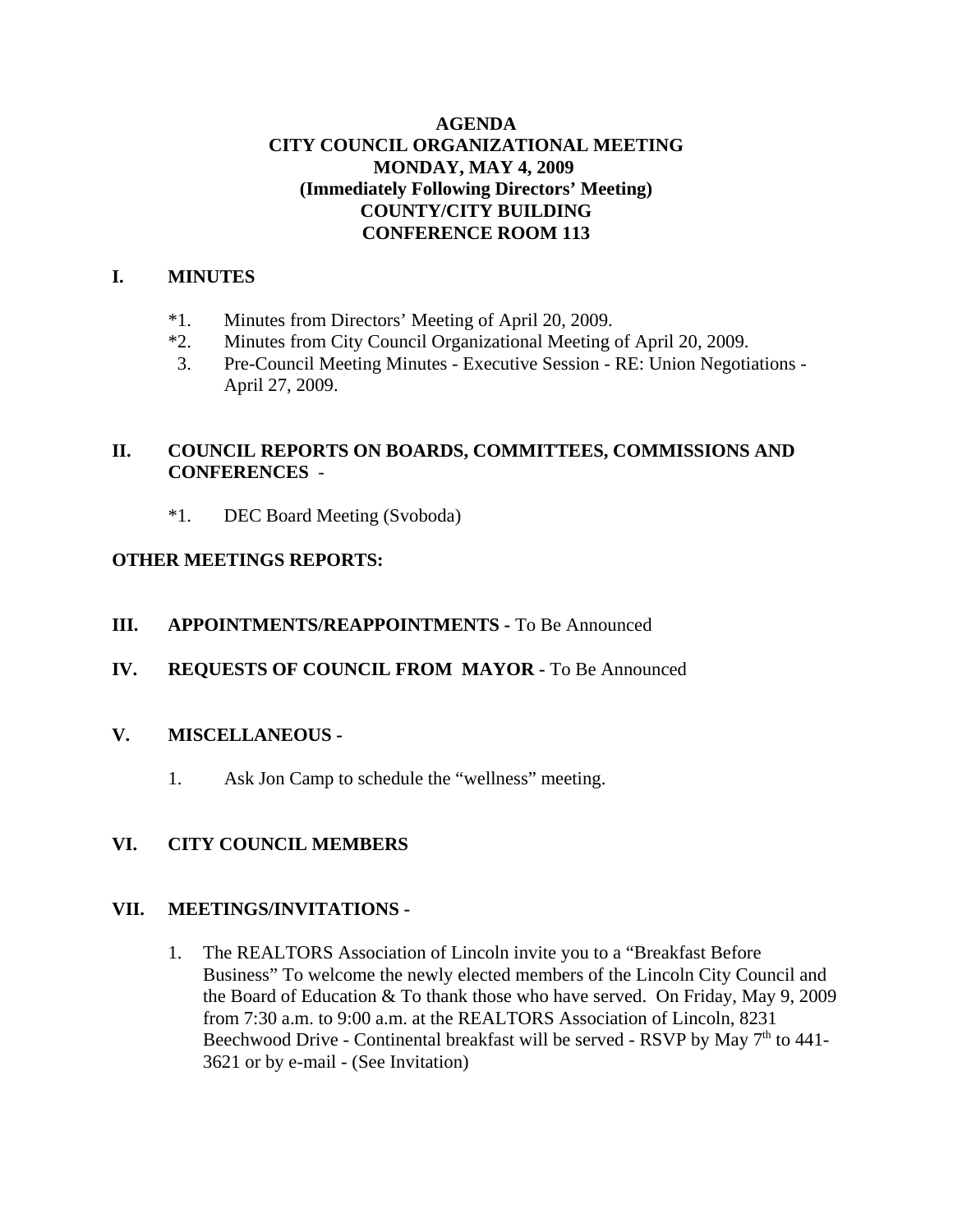- 2. Lincoln Chamber of Commerce invites you to attend the following Ribbon Cuttings: - Please RSVP to Kathy Hale at 436-2385 or E-Mail: -
	- A.) Waddle & Reed, 1001 S.  $70<sup>th</sup>$  Street, Suite 201 on Wednesday, May 6, 2009 at 3:30 p.m.
	- B.) Greenfield's Pancake House & Restaurant, 7900 S.  $87<sup>th</sup>$  Street & Hwy. 2 on Thursday, May 14, 2009 at 4:00 p.m.
	- C.) Nebraska State Stroke Association, 6900 "L" Street on Thursday, May 21, 2009 at 10:30 a.m.
	- D.) Hergert Oil Company-For Super C, 3202 S. 10<sup>th</sup> Street on Friday, May 22, 2009 at 11:00 a.m.
	- E.) Reha Financial, 7575 S.  $57<sup>th</sup>$  Street on Friday, May 27, 2009 at 3:30 p.m.

### **VIII. ADJOURNMENT**

#### **\*HELD OVER FROM APRIL 27, 2009.**

ca050409/tjg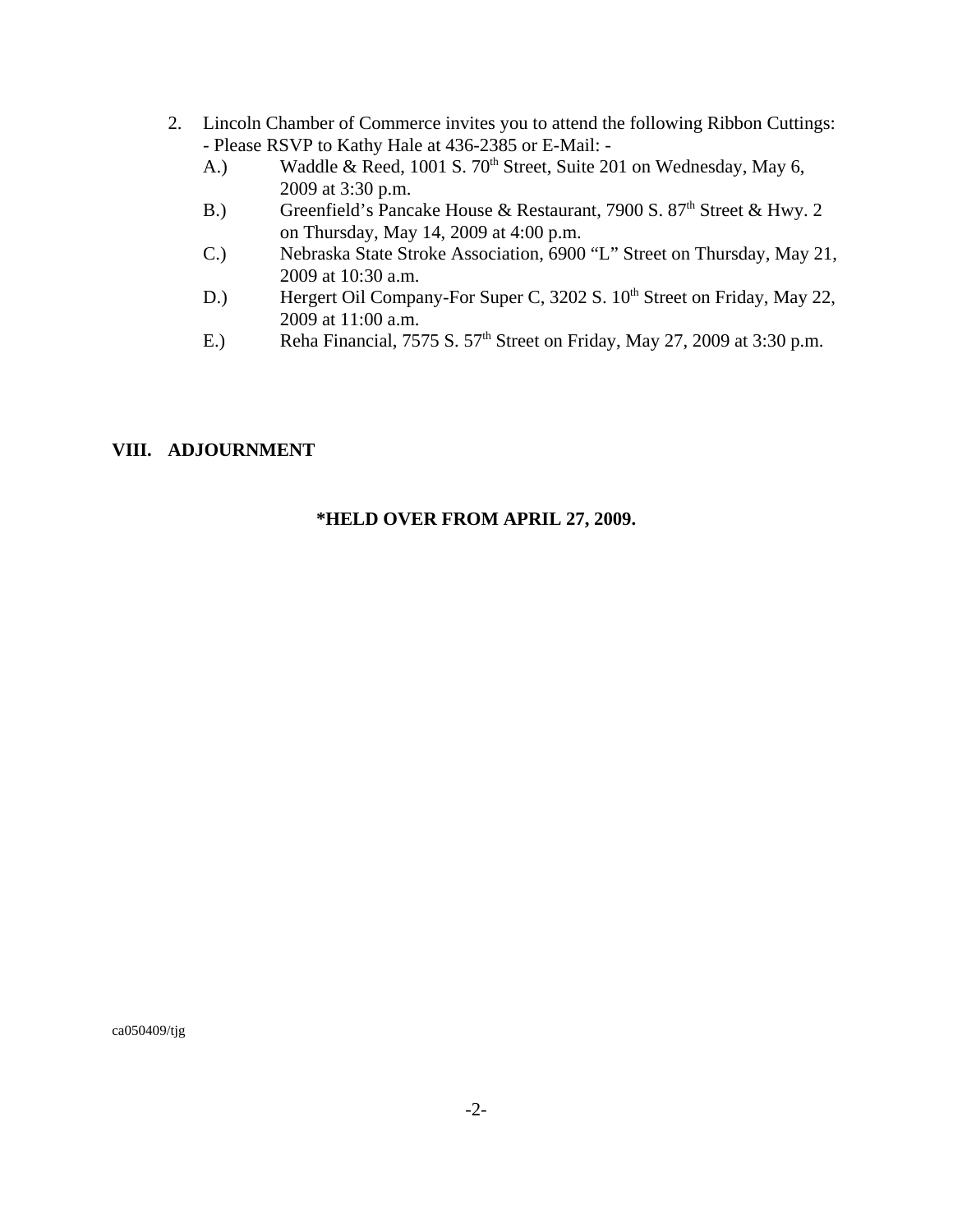### **MINUTES CITY COUNCIL ORGANIZATIONAL MEETING MONDAY, MAY 4, 2009**

| <b>Present:</b> | Robin Eschliman, Chair<br>Doug Emery, Vice Chair<br>Jon Camp<br>Jonathan Cook<br>John Spatz<br>Ken Svoboda |
|-----------------|------------------------------------------------------------------------------------------------------------|
| Absent:         | Dan Marvin                                                                                                 |

**Others Present:** Rick Hoppe, Aide to the Mayor Trish Owen, Aide to the Mayor

#### **I. MINUTES**

- \*1. Minutes from Directors' Meeting of April 20, 2009.
- \*2. Minutes from City Council Organizational Meeting of April 20, 2009.
- 3. Pre-Council Meeting Minutes Executive Session; Union Negotiations April 27, 2009.

### **II. COUNCIL REPORTS ON BOARDS, COMMITTEES, COMMISSIONS AND CONFERENCES**

#### **\*1**. **DEC Board Meeting Svoboda**

Recording secretary arrived at 11:50 a.m.

Svoboda spoke on the District Energy Corporation's plan for the new jail facility to be geothermal for heating and cooling.

Camp and Svoboda led discussion on a payback schedule for the jail's heating/cooling and the system's overall cost.

#### **2**. **Downtown Lincoln Association Eschliman**

Eschliman stated the DLA passed a resolution on the Centennial Mall. Discussion followed on the support and financing.

The DLA thanked the City Council for the vote on the retail stimulus. Eschliman stated she talked to them about providing accountability and the DLA also continues to work on a parking authority.

#### **OTHER MEETINGS REPORTS:**

### **III. APPOINTMENTS/REAPPOINTMENTS (Attachments A & B)**

**Health Department:** Hoppe said with the Health Board the Mayor decided to reappoint Dr. Ed Schneider. Dr. Hena Roy would be replaced with David Smith, a veterinarian with the UNL Extension Service. Hoppe asked if Council requests Dr. Smith come to the hearing, or have small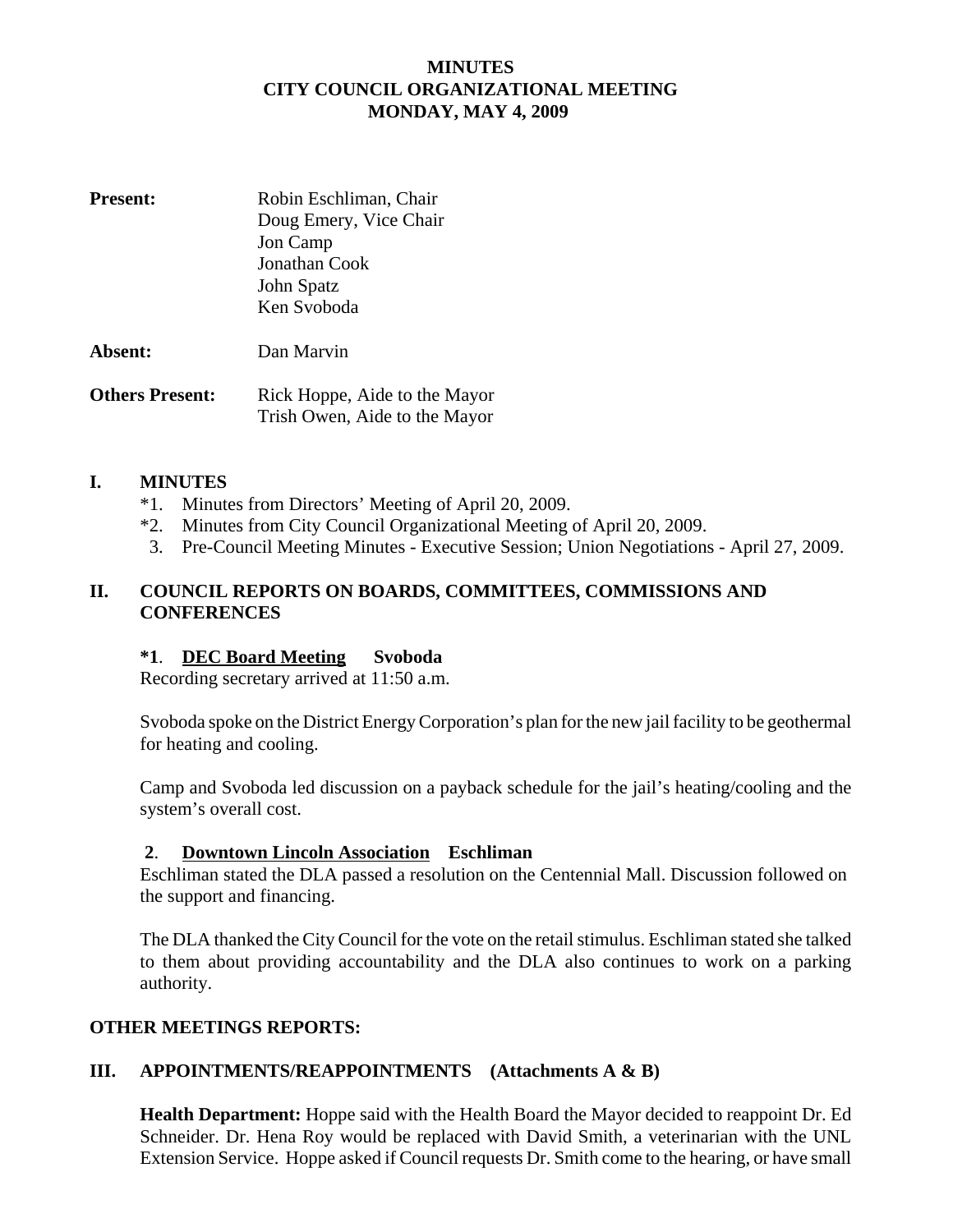group meetings? Eschliman thought to contact the nominee personally. Camp would like Dr. Smith at the approval meeting as it would be an opportunity for public awareness of the Health Board. Svoboda believes it would be better if Council knew more about what our Board members. If Dr. Smith attends our meeting it gives him the opportunity to state why he would like to serve.

Spatz asked if the Board of Health has input or involvement with the replacement? Hoppe replied they have a small role. Svoboda added these recommendations go to the Mayor's office, the Department, and Board of Health who asked that this position be filled with a veterinarian. Not like Boards where Council reviews and sends on recommendations.

Eschliman stated we should ask if it is inconvenient to attend a day meeting. Camp suggested with the Board of Health to have Bruce Dart talk about the general membership of the Health Board. This would be a PR statement with the public having additional knowledge.

**Parks and Rec Advisory Board:** Hoppe stated for the Parks and Rec Advisory Board the Mayor wants to nominate Todd Fitzgerald. Mr. Fitzgerald is a graduate of "Project All Academy for Local Leadership" with the questionnaire answers attached to his application. Council agreed Mr. Fitzgerald doesn't necessarily need to attend the meeting.

### **IV. REQUESTS OF COUNCIL FROM MAYOR (Attachment C)**

1) Hoppe distributed Attachment C, bills introduced at the City's request. He gave brief explanations for the bills listed and discussion followed on other bills of interest.

2) Hoppe stated there were orientation discussions for new Council members which would include budget update, CAFR, etc. Would two Council members like to meet with them to explain processes? Spatz agreed and suggested the two most recent Council Chairs, Robin Eschliman and Dan Marvin. Hoppe will contact Eschliman and Marvin for times.

3) Hoppe acknowledged the budget survey which has a follow up with the Nebraska Public Policy Center. Planning a day for 60/70 citizens to meet and talk about questions in depth. This provides the Public Policy Center with research and we learn about the information citizens are exposed to. Now inviting Council to attend, and/or be a part of. If Council has a presentation, or requests interaction, strongly encourage. Last year was fascinating seeing how peoples ideas remained or changed and why, which gave insight on moving forward. This year scheduled for a day and participating Council members could come at various times. Members requested a schedule or itinerary, possibly highlighting appropriate times.

# **V. MISCELLANEOUS**

### **1**. **"Wellness" Meeting Camp**

Eschliman said Council has found it hard to fit in a Wellness Pre-Council meeting. Hoppe wasn't sure he had direction to do much as it was in the idea stage, but would call the Health Department, and also contact Lincoln Plating. Does require a little advance planning time, direction, and approximate date to give to private sector people invited.

Camp thought possibly Lincoln Plating and Lincoln Industries would have structure to present, and the Health Department, with insurance people could come. Hoppe stated Lincoln Industries is a proto-type for working well. Hoppe stated he could contact Camp and then proceed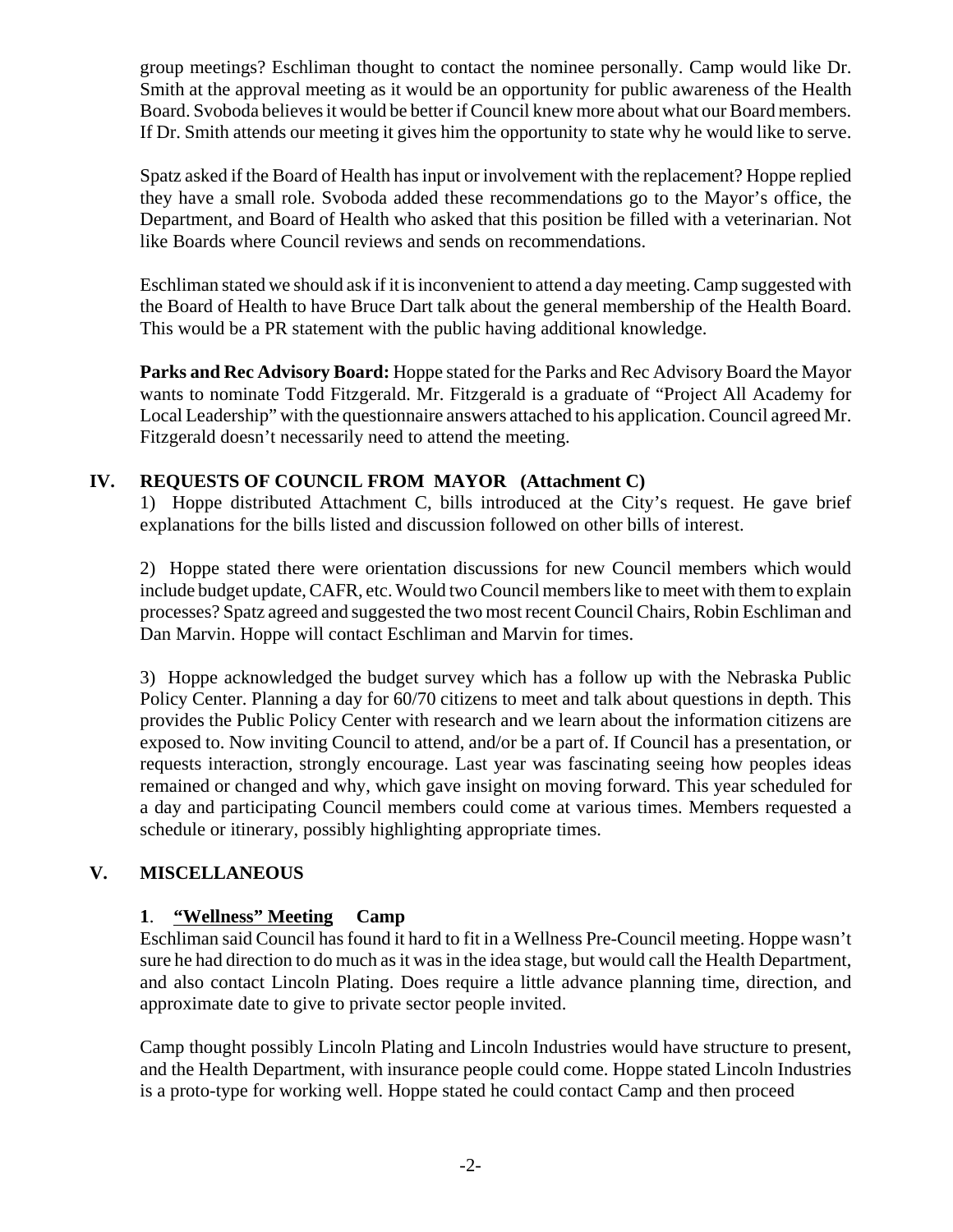# **VI. CITY COUNCIL MEMBERS**

| Cook      | No comments                                                                           |
|-----------|---------------------------------------------------------------------------------------|
| Emery     | No comments                                                                           |
| Svoboda   | No comments                                                                           |
| Camp      | Stated he would like to see the Mayor come and attend the Directors Meeting<br>again. |
| Spatz     | No comments                                                                           |
| Eschliman | No comments                                                                           |

# **VII. MEETINGS/INVITATIONS**

See invitation list.

## **VIII. ADJOURNMENT**

Chair Eschliman adjourned the meeting at 12:13 p.m.

W:\FILES\CITYCOUN\WP\cm050409.wpd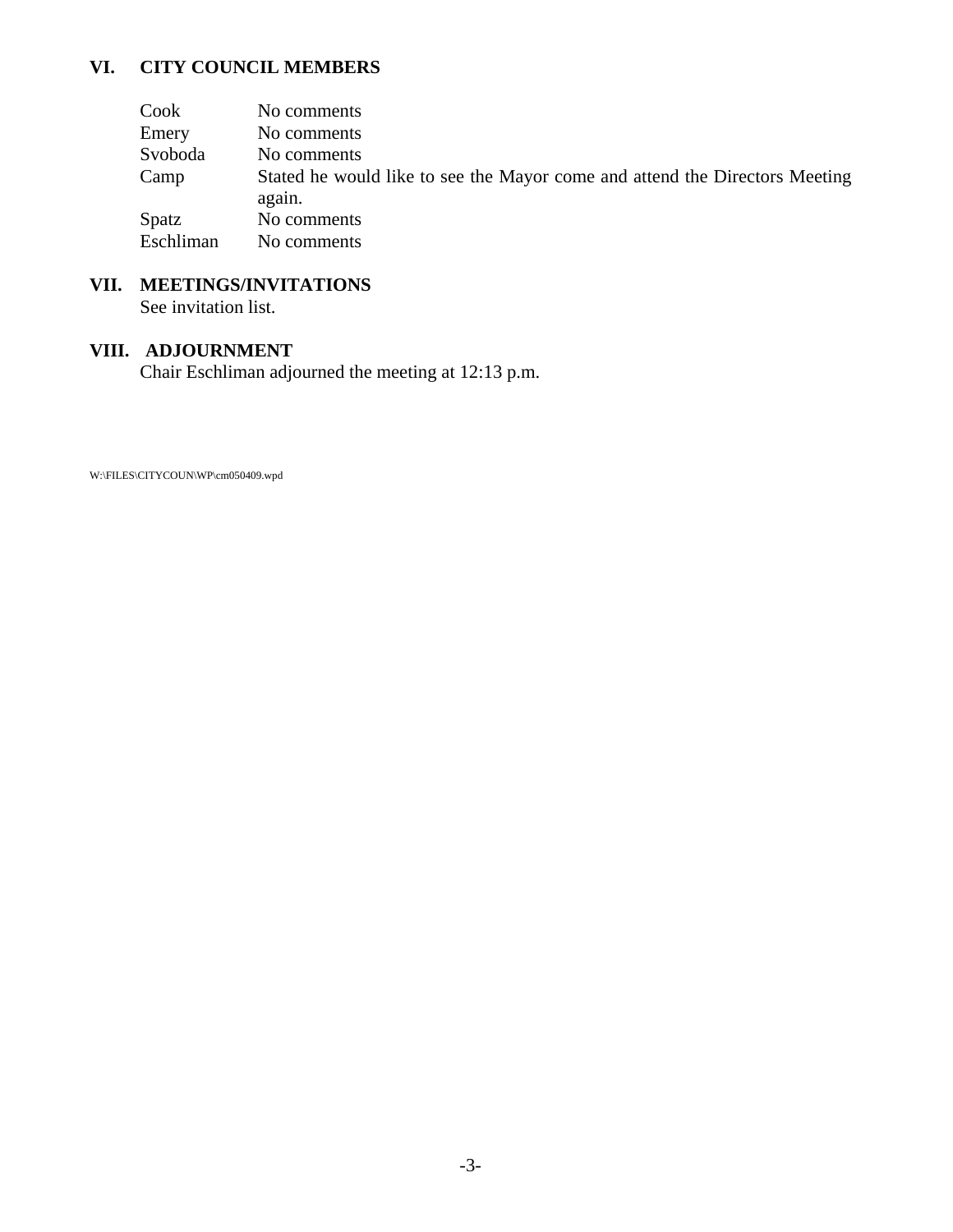attachment H

# **City of Lincoln Appointment Application**

#### PERSONAL INFORMATION

**Application Date:** 4/24/2009 Salutation: Dr. Applicant Name: Smith, David R. Legal Residence: 1905 West Davey Rd Residence Telephone: (402) 785-2332 Applicant Occupation: Extension Veterinarian E-mail Address: dsmith8@unl.edu Affirmative Action Information: Sex Male

 $\hat{\sigma}_{\rm{max}}$ 

City/State/ZipCode: Davey, NE 68336 Business Telephone: (402) 472-2362 Employer: University of Nebraska-Lincoln

Racial/Ethnic Background: Caucasian/White

#### **EDUCATION**

The Ohio State University, Columbus OH. 1992-1997 PhD Veterinary Preventive Medicine The Ohio State University, Columbus OH. 1979-1983 DVM Veterinary Medicine The Ohio State University, Columbus OH. 1976-1980 BS Animal Science

#### PRESENT OR PREVIOUS COMMUNITY/VOLUNTEER ACTIVITIES

Food Safety Advisory Committee; American Veterinary Medical Association 2005 to current (Chair 2006-07) Committee on Food Quality, Safety, Security; American Association of Bovine Practitioners 2001-2007 President, Epidemiology Specialty, American College of Veterinary Preventive Medicine 2005-2007

#### **EMPLOYMENT**

Department of Veterinary and Biomedical Science. University of Nebraska-Lincoln. Lincoln, NE. 1997-current Food Animal Health Research Program, OARDC, The Ohio State University, Wooster, OH. 1992-1997 Spring Meadow Veterinary Clinic. Ashland, OH. 1983-1992

# **Board(s)** Requested

Lincoln-Lancaster County Board Of Health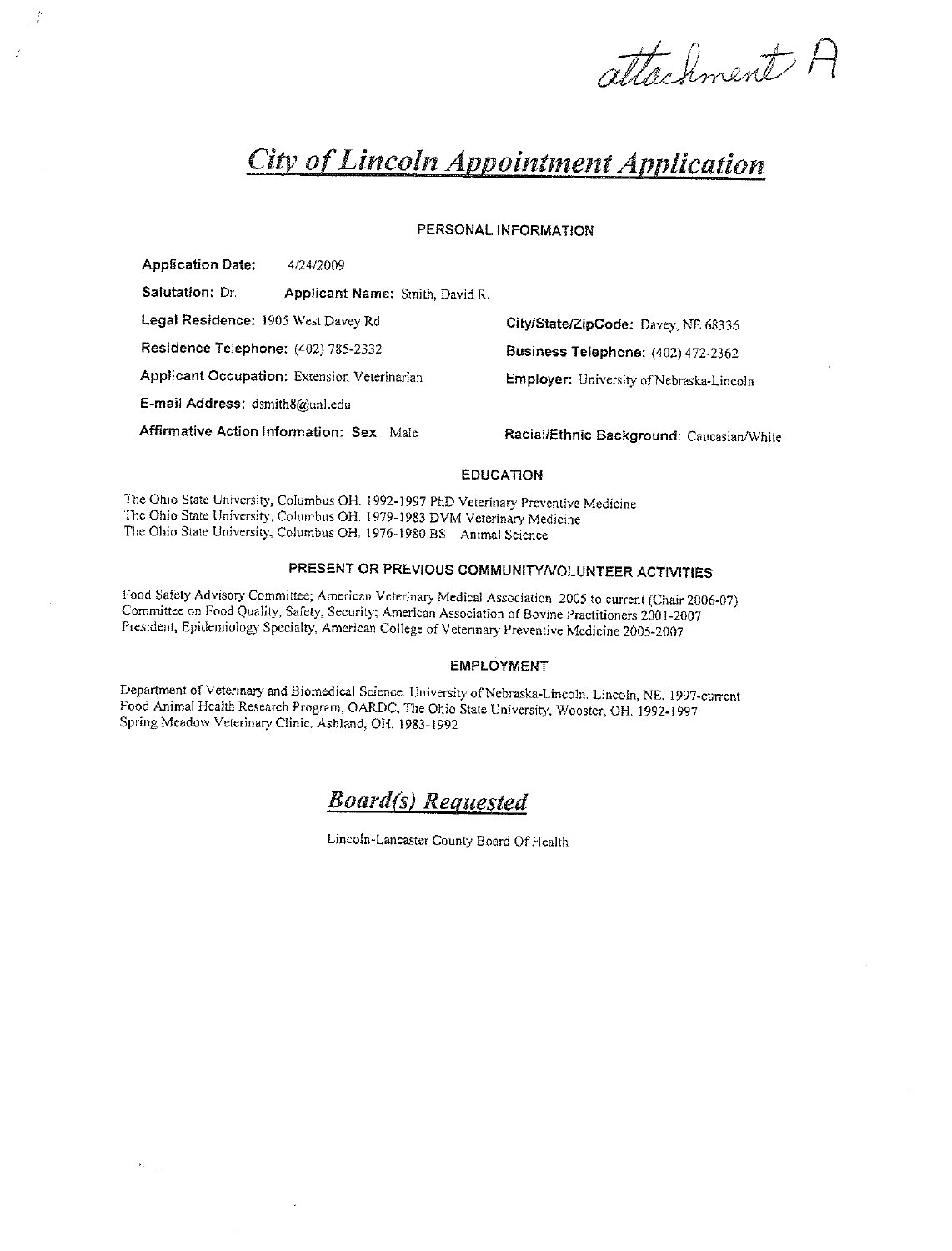Dr. David Smith Board of Health-Questionnaire Responses

1) List specific board/policy development experience. Often in my professional career I serve as an advisor to policy makers -summarizing research evidence on topics related to zoonotic diseases, food safety, and animal health. I also serve on committees for state and national organizations that develop policy, including the Food Safety Advisory Committee, which helps the American Veterinary Medical Association (AVMA) develop policy related to pathogens and antimicrobial resistance genes in foods of animal origin. In the past year I have helped the AVMA, the American Association of Bovine Practitioners, and the Academy of Veterinary Practitioners develop responsible antibiotic use policy.

2) List your specific Public Health interest/experience. Veterinarians take an oath to, among other things, "promote public health." This happens in practice as we treat animals and advise animal care givers about diseases common to man and animals (e.g. puppy ascarids and hookworms, rabies, mange, ringworm, dog bites, and safe use of medications) and participate in national programs to control zoonotic pathogens (e.g. brucellosis and tuberculosis). Now, as a veterinary epidemiologist, I am a source of information and advice to veterinarians on public health issues (e.g. bovine spongiform encephalopathy, aka "mad cow disease" and responsible antibiotic use). I conduct research to discover how to prevent important zoonotic agents associated with cattle productions systems (e.g. Salmonella and Escherichia coli 0157:H7). Finally, I teach veterinary students about these various public health topics.

3) Describe your understanding of the role of the local Health Department. I think the Health Department is charged with protecting public health by promoting community behaviors that reduce health risks including those that involve animals, by monitoring trends in local health, providing medical services that prevent disease (e.g. vaccination clinics), and advising practicing health professionals on preventive health issues.

4) Describe your understanding of the role of the Lincoln/Lancaster County Board of Health in relationship to the local Health Department and the citizens of Lincoln and Lancaster County. I think the Board of Health serves an advisory role and recommends policy on preventive and regulatory health to the Lincoln /Lancaster Health Department, City and County administrators, and the community. They prioritize health activities and build partnerships among health professionals and organizations. I think the overall goal is to provide direction on cost-effective activities that improve the health of all citizens of Lincoln and Lancaster County.

5) What involvement have you had with the local Public Health Department/system (i.e Community Health Center, Medical Society, hospital, regulated business)? My involvement in public health has been at the State and National level. I have collaborated with Nebraska Health and Human Services on programs to promote responsible use of antibiotics, advised the Undersecretary for Food Safety on preharvest opportunities to control E. coli 0157:H7, provided expertise to FDA and the USDA Food Safety Inspection Service on pre-harvest methods to control foodborne pathogens, and met with the Centers for Disease Control and Prevention (Enteric Diseases Branch) on how veterinarians in Extension promote public health.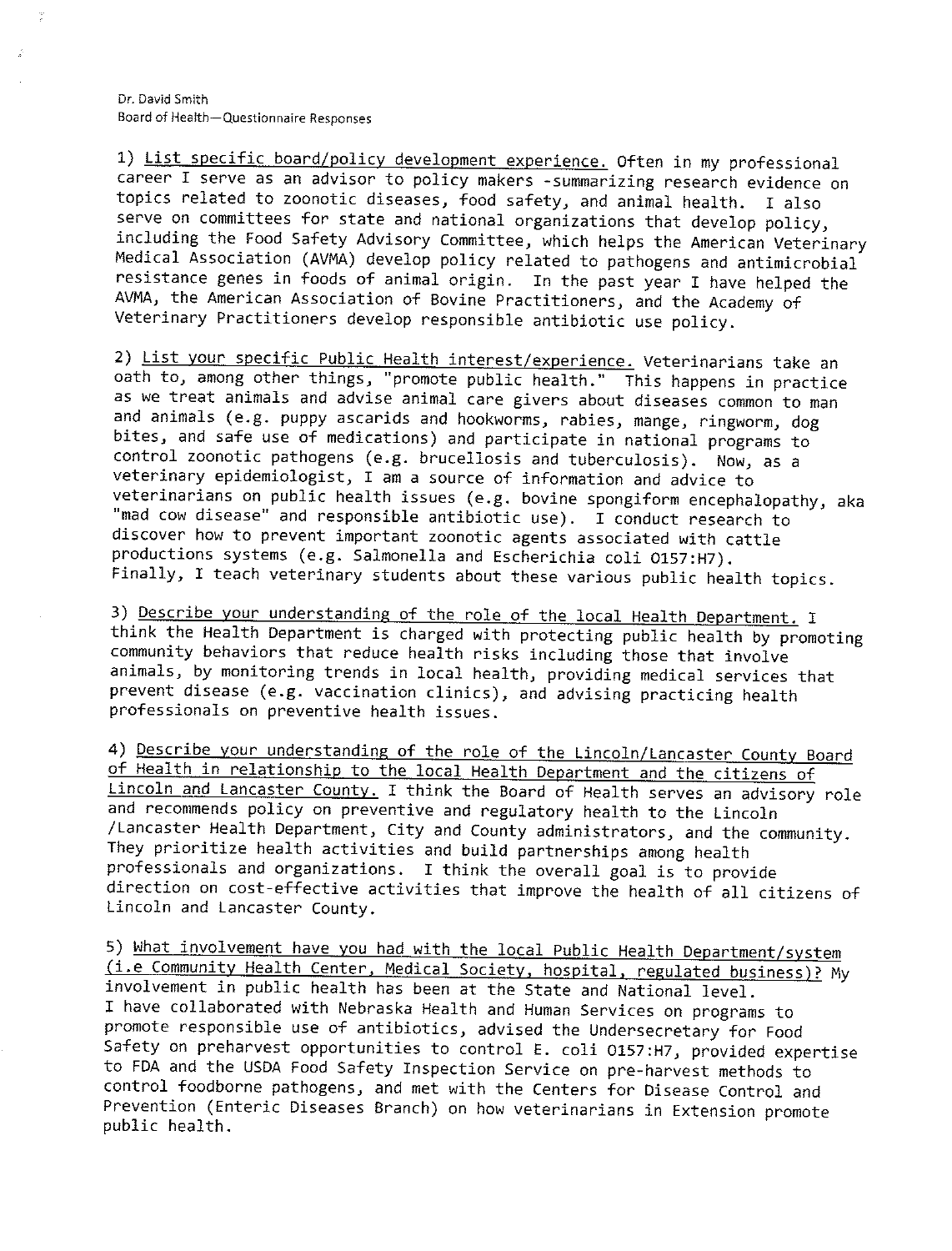attachment B

# **City of Lincoln Appointment Application**

#### PERSONAL INFORMATION

**Application Date:** 2/27/2009

Salutation: Mr. Applicant Name: Fitzgerald, Todd

Legal Residence: 2241 W Todd Lane

Residence Telephone: (402) 327-3659

Applicant Occupation: Liability Claims Adjuster

E-mail Address: todd.fitzgerald.jzka@statefarm.com

Affirmative Action Information: Sex Male

City/State/ZipCode: Lincoln, NE 68528 Business Telephone: (402) 617-7333 Employer: State Farm Fire and Casualty

Racial/Ethnic Background: Black/African American

#### **EDUCATION**

Hastings College, Hastings NE, BA in English, '96

#### PRESENT OR PREVIOUS COMMUNITY/VOLUNTEER ACTIVITIES

Project All Academy for Local Leadership OPED Community Columnist for the Lincoln Journal Star Community Stakeholder for Martin Luther King Rally & March

#### **EMPLOYMENT**

LinPepco, Lincoln NE, '99-'02 State Farm Insurance, Lincoln NE, '02-'09

**Board(s)** Requested

Parks And Recreation Advisory Board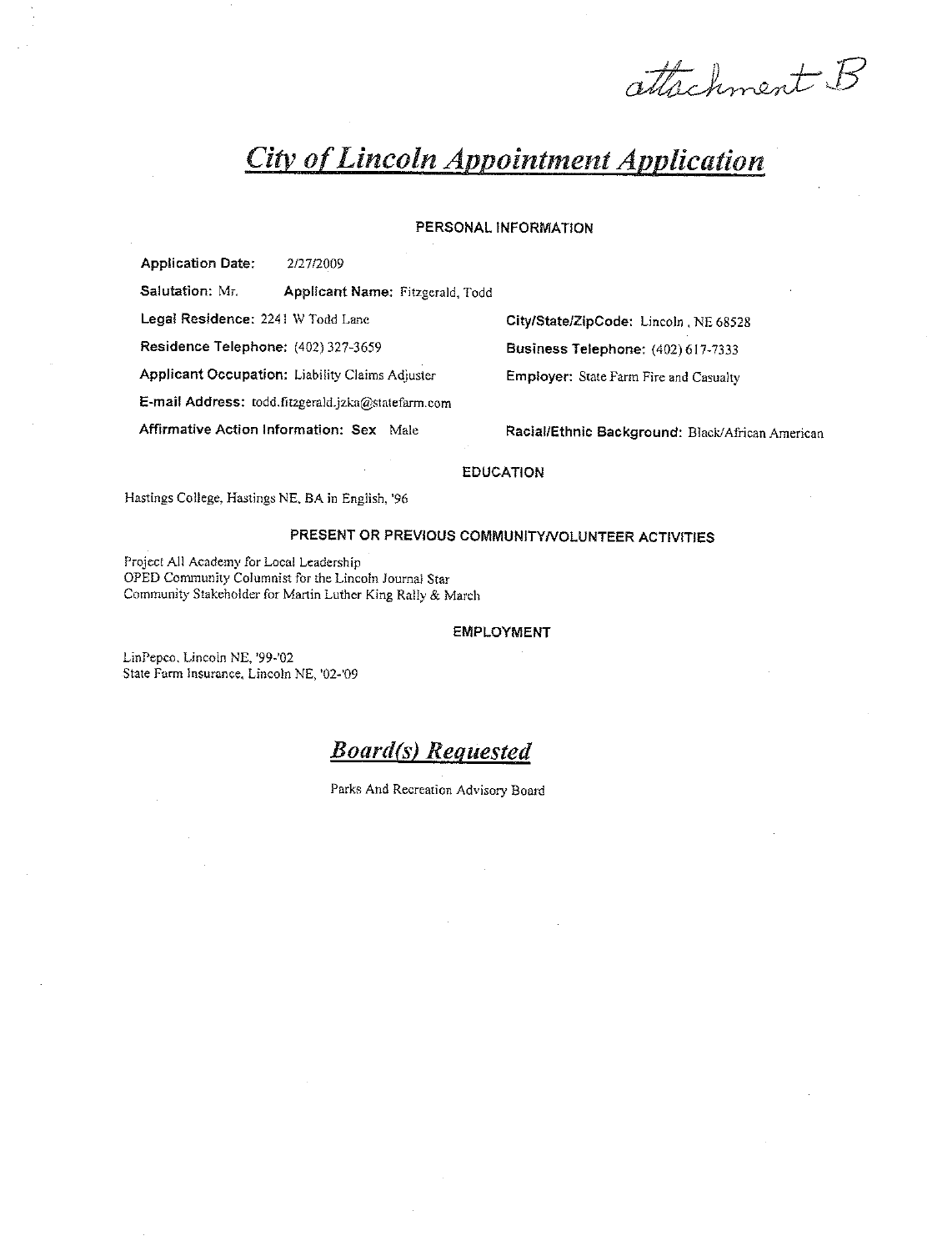CIVIC APPOINTMENT QUESTIONAIRE/PARKS & RECREATION ADVISORY BOARD

- 1. List specific board/policy development experience: Proiect All Academy for Local Leadership; State Farm Multi-Cultural Employee Resource Group; Former Co-Chair of State Farm Fire Claims Diversity and Inclusion Subcommittee
- 2. List your specific parks & recreation interest/experience: I am an avid runner and enjoy the running and biking trails thru out Lincoln. I have also participated in City Recreational sporting leagues (Basketball; Softball) in the past, I also had the opportunity to referee recreational basketball leagues.
- 3. Describe your understanding of the role of the Parks & Recreation Advisory Board: The role of the advisory board is to develop recreational activities and create programs for the development of the city's parks. Also to work with the City Council in the implementation of programs.
- 4. Describe your understanding of the role of the Parks & Recreation Advisory Board in relationship to the Lincoln Parks & Recreation Department and the citizens of Lincoln: The role of the Advisory board is to serve the interest of the citizens of Lincoln in regard to the development of the parks and programs. I also believe the board has a duty to insure the needs of the citizens of Lincoln are being met thru the programs and activities offered thru Lincoln Parks & Recreation.
- 5. What involvement have you had with the local Parks & Recreation Department (i.e user, contractor, supplier or other related associations) : As I indicated I have participated in both the softball and basketball leagues and served as a referee for the basketball league.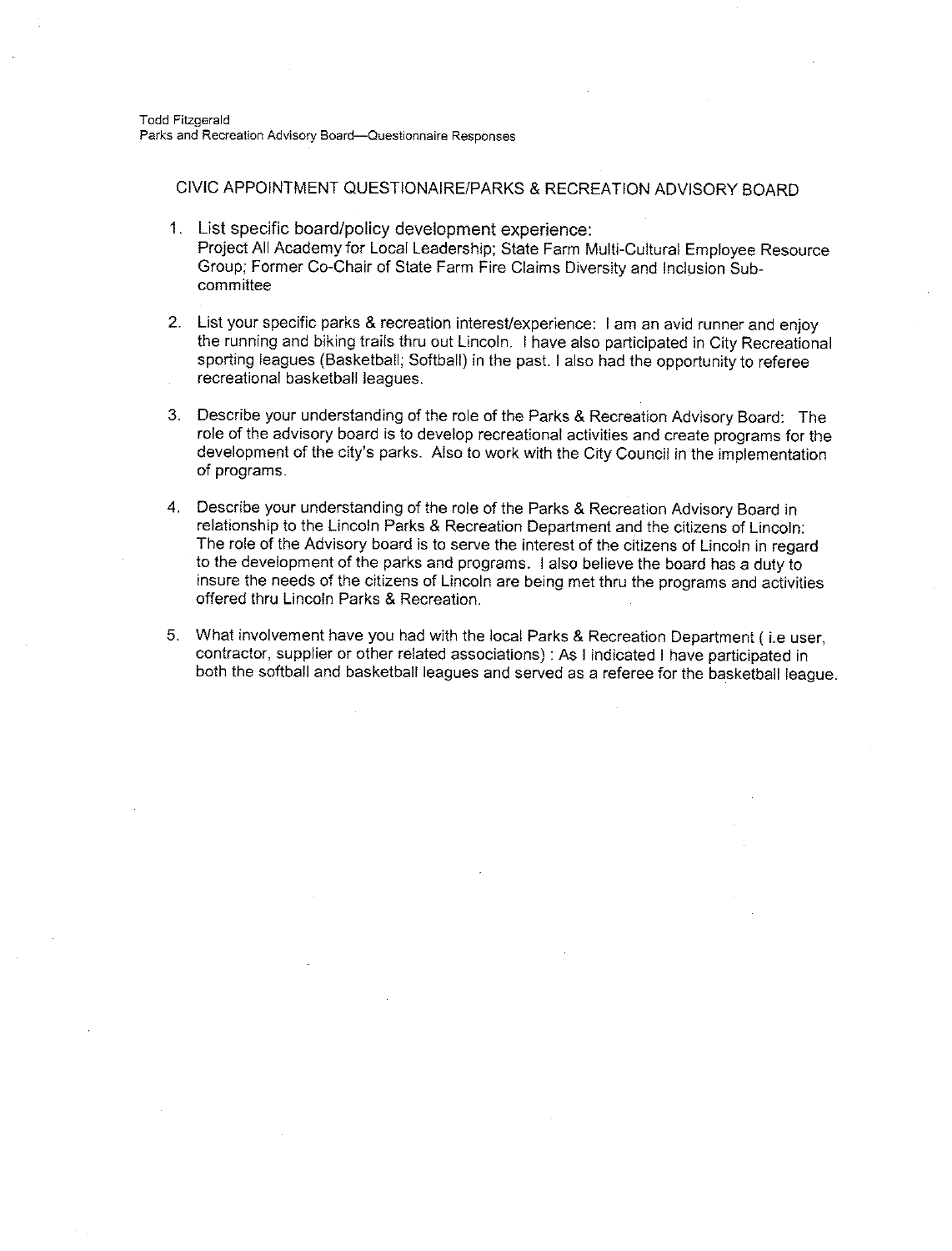attachment

Legislative Update Bills Introduced at the City's Request 4.30.09

- LB 85-Urban Growth Bill
	- Summary: This will bill will allow Lincoln to create one or more geographic districts on the edge of the City and pledge the estimated sales tax revenues generated within that district to the payment of urban growth bonds. These bonds would be backed by the City's general taxing authority.
	- Status: Passed and signed by Governor.  $\bullet$
- LB 128-Amendment 1 Implementing Legislation
	- Summary: During last May's election, the people of Nebraska adopted Amendment 1, which would allow public endowments to diversify into a broader range of investment options, including equities. The Constitutional Amendment, however, was not self-executing. In other words, it requires implementing legislation-which is what LB 128 is. LB 128 is particularly import for Lincoln's Community Health Endowment, which has funded approximately \$11 million of health-related initiatives across the community. CHE believes that with this implementing legislation, its average annual returns will significantly increase, resulting in millions of additional non-tax dollars available to our community.
	- Status: On General File, with amendment. We are looking for a bill to amend it into.
	- LB 496-Traffic Camera Enforcement
	- Summary: This bill would allow the City to use cameras to ticket red-light runners.
	- Status: Held by the Judiciary Committee. We will work to improve the bill over the summer.
	- LB 193–Cigarette Tax Bonds
		- Summary: This bill would allow the City the opportunity to refund our Antelope Valley bonds, which are financed by cigarette tax revenues. Last session. language was added to the budget bill that prohibits communities from pledging their cigarette tax revenues for bonds on or after July 1, 2008. This language, in effect, prohibits us from refinancing our Antelope Valley bonds and the possibility of a lower interest rate.
	- Status: We expect the language from LB 193 will be included in the budget bills.

LB 543-Motor Vehicle Sales

Summary: Current law requires us to purchase motor vehicles through a dealer licensed in Nebraska. This law makes it difficult to find bidders for specialty vehicles, like fire engines and ambulances. The bill would eliminate this "licensed dealer" requirement for certain specialty vehicles in cities of the metropolitan and primary class (and counties with cities of the metropolitan and